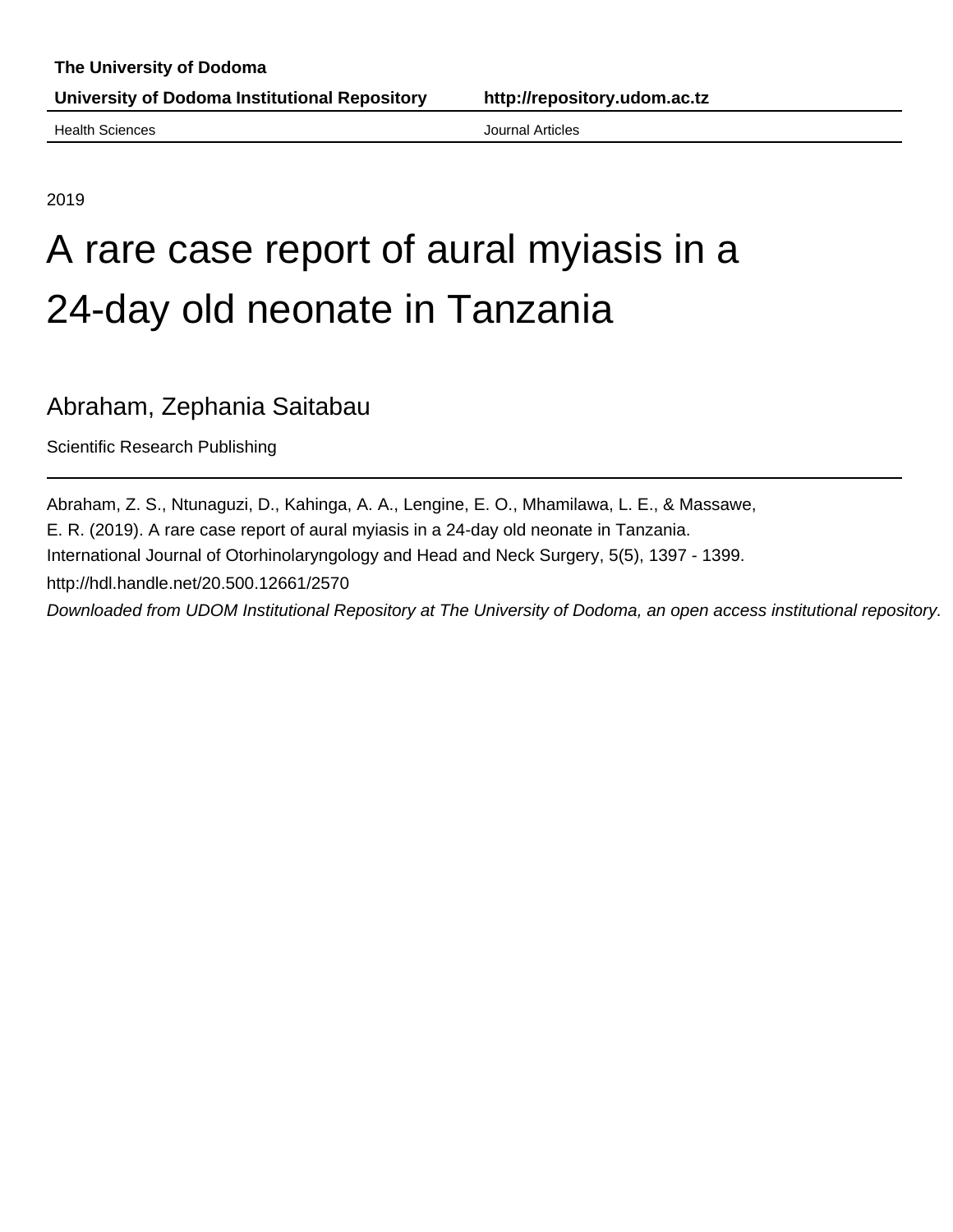### **Case Report**

DOI: http://dx.doi.org/10.18203/issn.2454-5929.ijohns20193891

## **A rare case report of aural myiasis in a 24-day old neonate in Tanzania**

**Zephania Saitabau Abraham<sup>1</sup>** \***, Daudi Ntunaguzi<sup>2</sup> , Aveline Aloyce Kahinga<sup>2</sup> , Emmanuel Ole Lengine<sup>3</sup> , Lwidiko Edward Mhamilawa<sup>4</sup> , Enica Richard Massawe<sup>2</sup>**

<sup>1</sup>Department of Surgery, University of Dodoma-College of Health and Allied Sciences, Dodoma, Tanzania Department of Otorhinolaryngology, <sup>2</sup>Muhimbili University of Health and Allied Sciences, <sup>3</sup>Ekenywa Specialised Hospital, Tanzania

<sup>4</sup>Department of Parasitology, Muhimbili University of Health and Allied Sciences, Dar es Salaam, Tanzania

**Received:** 23 May 2019 **Revised:** 04 July 2019 **Accepted:** 11 July 2019

**\*Correspondence:** Dr. Zephania Saitabau Abraham, E-mail: zsaitabau@yahoo.com

**Copyright:** © the author(s), publisher and licensee Medip Academy. This is an open-access article distributed under the terms of the Creative Commons Attribution Non-Commercial License, which permits unrestricted non-commercial use, distribution, and reproduction in any medium, provided the original work is properly cited.

#### **ABSTRACT**

Aural myiasis refers to the infestation of the ear by the larvae of certain dipterous flies. The disease-producing flies prefer a warm and humid environment and higher incidence occur in tropics and subtropics of Africa and America. Aural myiasis is rare during neonatal life and children with tendencies of poking the ear need immediate review by otorhinolaryngologists for thorough otological review. The objective is thus to report the case of a 24-day old neonate who was diagnosed to have aural myiasis upon otoendoscopy at a private health facility in Tanzania. This is the first reported case of neonatal aural myiasis in our country. Neonates with tendencies to poke ears and with irritability should be handled with care by having immediate Otorhinolaryngologist review to exclude aural pathologies such as aural myiasis. Removal of the maggot, instilling ototopical antibiotics admixed with aural antiseptics, systemic antibiotics and close follow up for meticulous aural toilet remains the main stay in management of aural myiasis.

**Keywords:** Neonate, Myiasis, Aural, Tanzania

#### **INTRODUCTION**

Aural myiasis can be defined as fly larvae feeding on the host's ear. It is a rare condition and occurs most frequently in children and the mentally retarded adults. $1-3$ The term "myiasis" is derived from the Greek word "myia" meaning fly. The word myiasis was first used by Hope, in 1840 to refer to a parasitic disease caused by certain fly larvae during a particular stage of their life cycle when they feed on dead, necrotic or living animal and human tissues for a certain period of time. $3-7$  The geographic distribution of the aural myiasis is almost exclusively limited to hot, tropical areas, and its etiological agent varies from one region to another.<sup>8-12</sup> Apart from afflicting the ear, there are other parts of the body which may be infested by the diphtheria larvae such as eye, nose, airways, mouth, vulva, penis, brain and urinary bladder.<sup>5,7,9,10,13,14</sup>

Larval survival in humans requires a specific combination of environmental and clinical conditions. Such conditions have been useful for larval debridement therapy of necrotic tissue.<sup>2,3,6,11,15-17</sup> However. unintentional infestation may manifest in otorhinolaryngological cavities that are conducive for growth of the larvae, including the external auditory canal and nasal cavities.<sup>1,6,15,17</sup> Flies are generally attracted to the odor of decaying necrotic tissue, which can arise from chronic otorrhoea or sinusitis.<sup>12,15</sup> Certain populations are particularly susceptible to infestation, including children younger than 10 years of age and adults with mental or physical disabilities and it also requires a rare combination of environmental, social, and medical risk factors.12,15,17 The clinical presentation of aural myiasis remains to be variable and they include maggots in the external auditory canal, otalgia, malodorous otorrhoea, perforation of the tympanic membrane, bleeding,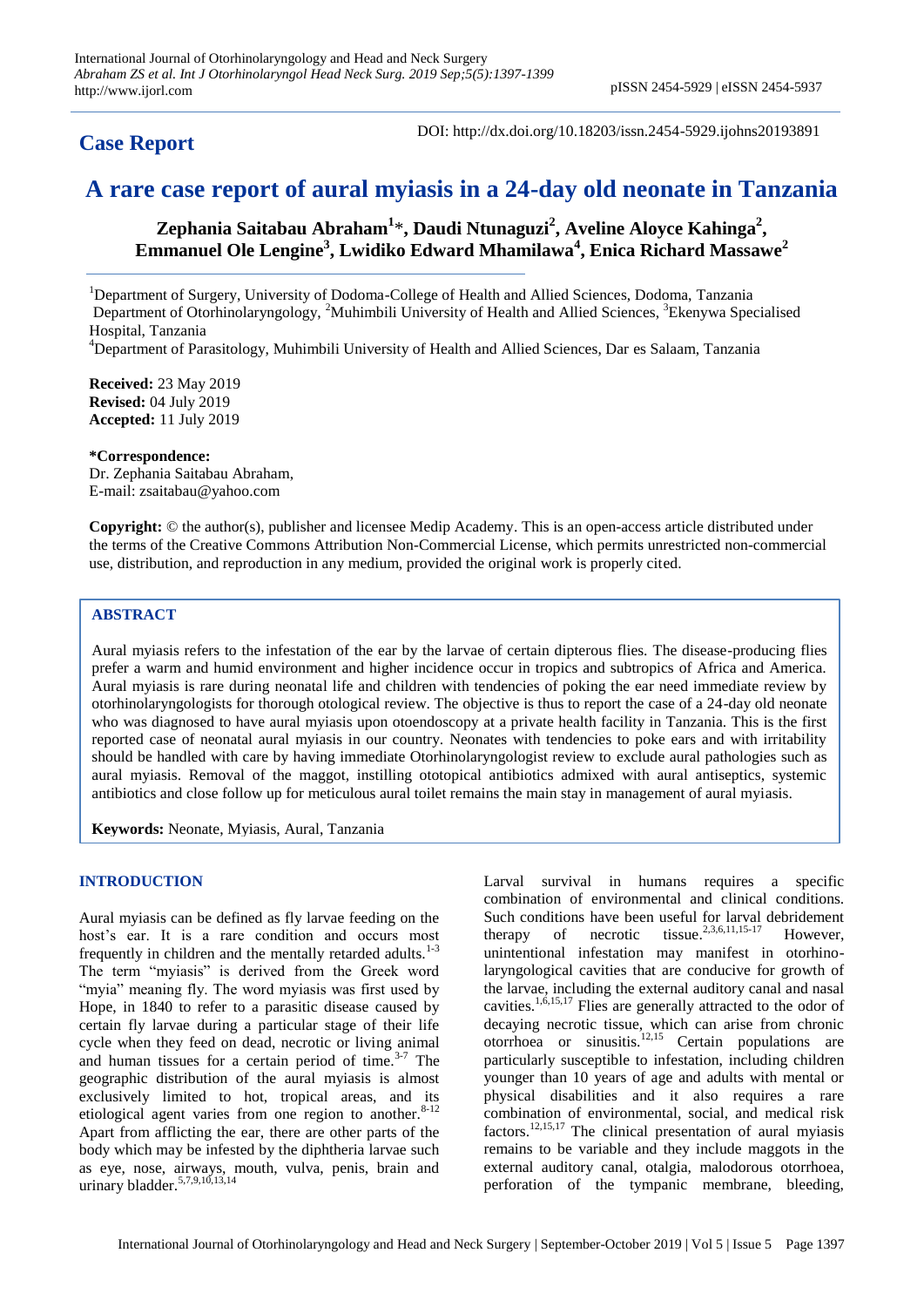pruritus, sensation of a moving object in the ear, roaring noise in the ear or tinnitus, vertigo, and impaired hearing. Intracranial involvement through the nose or ear may have grave prognosis.<sup>1,6,7,11,12,15,17</sup>Although most patients have an uncomplicated course of treatment for aural myiasis, early intervention is key towards avoiding complications involving adjacent structures.<sup>1-3,6,12,15</sup>

Myiasis in the neonatal period is rare and there are very few reports of neonatal myiasis. Unhygienic conditions in a rural setting predisposes to this condition. Many cases have been reported in adults but very few have been reported in neonates and children. This case is more interesting as a single maggot was extruded from the ear of a 24-day neonate who is from a family of good socioeconomic status residing at the midst of Urban Dar Es Salaam. This is so far the first reported case of neonatal aural myiasis in Tanzania.

#### **CASE REPORT**

The 24-day old neonate was received at our private clinic with a 5-days history of irritability and tendency of poking her ear. No history of ear discharge was reported by the mother. Upon otoendoscopy, the baby was found to have a live maggot in the external auditory canal which was successfully removed (Figure 1).



**Figure 1: Appearance of the maggot (indicated by the arrow) during removal from the ear.**



#### **Figure 2: External auditory canal free of exudates from the maggot after 6 weeks of follow up.**

The tympanic membrane was found to be intact though had some whitish exudates in the canal. Thorough aural toilet was done using 3% hydrogen peroxide ear drops

mixed with lignocaine and was then given ototopical drugs containing antibiotics and steroids (neomycin+ dexamethasone ear drops) plus boric acid ear drops and systemic antibiotics (cefixime syrup). The baby was followed up closely for 6 weeks and complete resolution was achieved where the external auditory canal was found to be free of exudates (Figure 2).

#### **DISCUSSION**

Historically, aural myiasis has presented in patients with poor personal hygiene in tropical environments.<sup>6,12,15,17</sup> They have a propensity of affecting various parts of the body including the ear. Orbital, aural and nasal myiasis can cause extensive necrosis and tissue destruction and require immediate removal of the infestation.<sup>6,12,15</sup> Although myiasis is a self-limiting disease (maggots leave their host when they are fully mature), it can be associated with severe and sometimes fatal complications if left untreated in sufferers.<sup>2,6,11,15,17</sup> Myiasis in the neonatal period is rare and there are very few reports of neonatal myiasis, most commonly from the tropics.1,2,6,12,15,17 Most patients belong to the poor socioeconomic strata of society mainly those from rural agricultural areas, dwelling in overcrowded premises that are often unsuitable for habitation and in a fly-infested environment.<sup>2,12,15,17</sup> It is a pathological condition reported in humans.12,15 Humans are accidental or facultative hosts. $6,11$  It is commonly found in summer months.<sup>1,2,6,7,11,12,15,17</sup> Causative factors are lack of sanitary measure.<sup>2,6,7,11,12,15,17</sup> The fly may also drop its eggs while in flight on the skin, wounds or natural openings. Larvae hatched from the eggs can affect cutaneous tissue, body cavities and body organs thus may cause multiple organ dysfunction when concomitantly affect various body parts.<sup>1-4,6,7,11,12,15,17</sup> Hypoesthesia or decreased consciousness, paralysis and immobility are the contributing factors that prevent the patient from fending off the fly.<sup>6</sup>

Available studies have shown children to be more commonly affected and more than 50% of children are less than 5 years and belong to rural background.<sup>1-4,6,15</sup> In a study which was done by Singh et al, main symptoms in aural myiasis were found to be passage of worms  $(81.48\%)$ , discharge  $(44.44\%)$ , and pain  $(44.44\%)$ .<sup>18</sup> Treatment of aural myiasis requires immediate act. Most reports reveal treatment of aural myiasis to include instillation of few drops of turpentine oil and manual removal of maggots with forceps along with administration of systemic and local antibiotics. $1-3,6-$ 8,11,15,17,18

Larvae infestation of the ears and nose are notorious since the larvae may penetrate into the brain, and in these cases the fatality rate is reported to be as remarkable as 8%.<sup>16</sup> Myiasis may also be accompanied by inflammatory reactions and secondary bacterial infections, massive destruction and life-threatening consequences.<sup>6,16</sup> Our case was unique as a single maggot was found in a